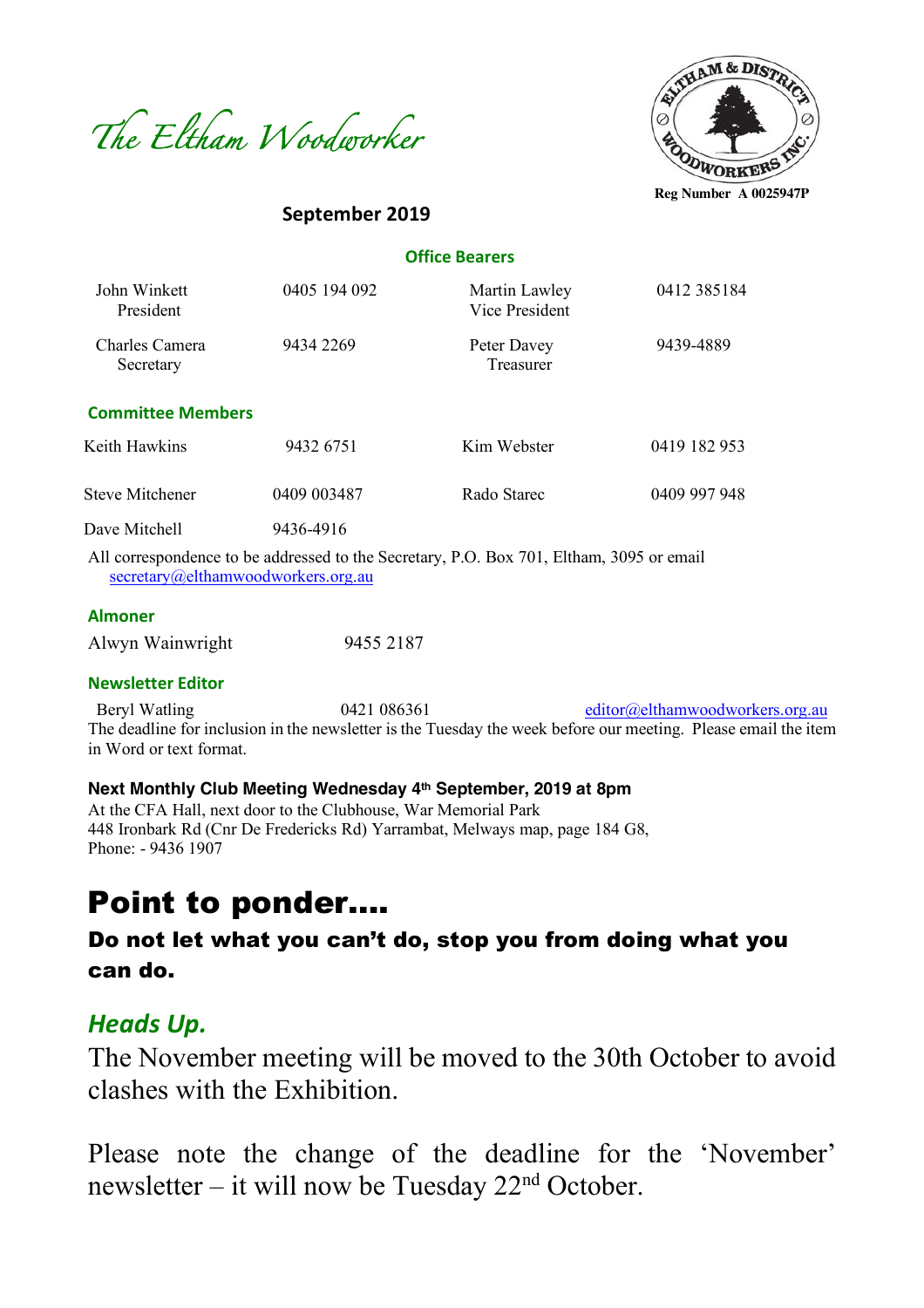#### *President's Report - August*

It was good to get back into the swing of things having just spent 6 weeks in Europe and Broome, mind you the weather is a bit of a challenge!!!

Our first big event of the year is on Sunday 25th at Hurstbridge for the Wattle festival. The weather forecast is not that good but it is always a good day out for members and an excellent promotion for the Club.

Great to see a good turn out from members and partners at Sinners restaurant last Saturday. This seems to be a popular venue and is very good value for money. Don't forget that our Club Christmas lunch will also be held here on Saturday 30th November. Thanks to Dave Mitchell for organizing this.

Hopefully by the time you read this newsletter the roller blinds will have been installed in the workshop. Nillumbik Council have also cleared the drain at the back of the Club but repainting of the workshop is still on their to do list!

Everything is under control for the Exhibition with all the Wes's workshop items complete and all but one of the raffle prizes finished. Information has been supplied to Eltham Rotary for inclusion in the Eltham Festival booklet.

We are still getting regular enquiries for membership and Peter Davey has been working on updating our membership list. Not an easy job!

The committee has been working on the process to be adopted in relation to the Men's Shed issue. In line with the general wishes expressed at the July General Meeting we have decided on the following action: We will conduct an email poll of all members asking them to respond to a specific question by a certain date. Members who do not have email will be given a hard copy form for voting. The final details of the poll are still being considered and we will inform all members as soon as possible.

John Winkett. President

# *2019 Annual Exhibition - Geoff Oliver*

This year's exhibition is fast approaching.

# **Exhibit Entries**

All entries to be submitted by the  $30<sup>th</sup>$  October

# S**et-up Thursday 7th November**

Delivery of exhibits between 7.00am and 10.30am followed by the set-up which will again be done by Isobelle Clement. We will need members to stay around to assist with the set-up.

# **Official Opening 7.00pm Friday 8th November**

All members and partners urged to attend Members with surname starting with A-K to bring a plate of sweets, and those starting L-Z savouries

# **Exhibition Sat 9th and Sunday 10th November (9.00am – 5.00pm)**

8.00am Saturday set up demonstration area. Exhibition opens to public at 9.00am Assistance of members required throughout the weekend to help with Wes's workshop, sales table, selling raffle tickets, assisting public etc.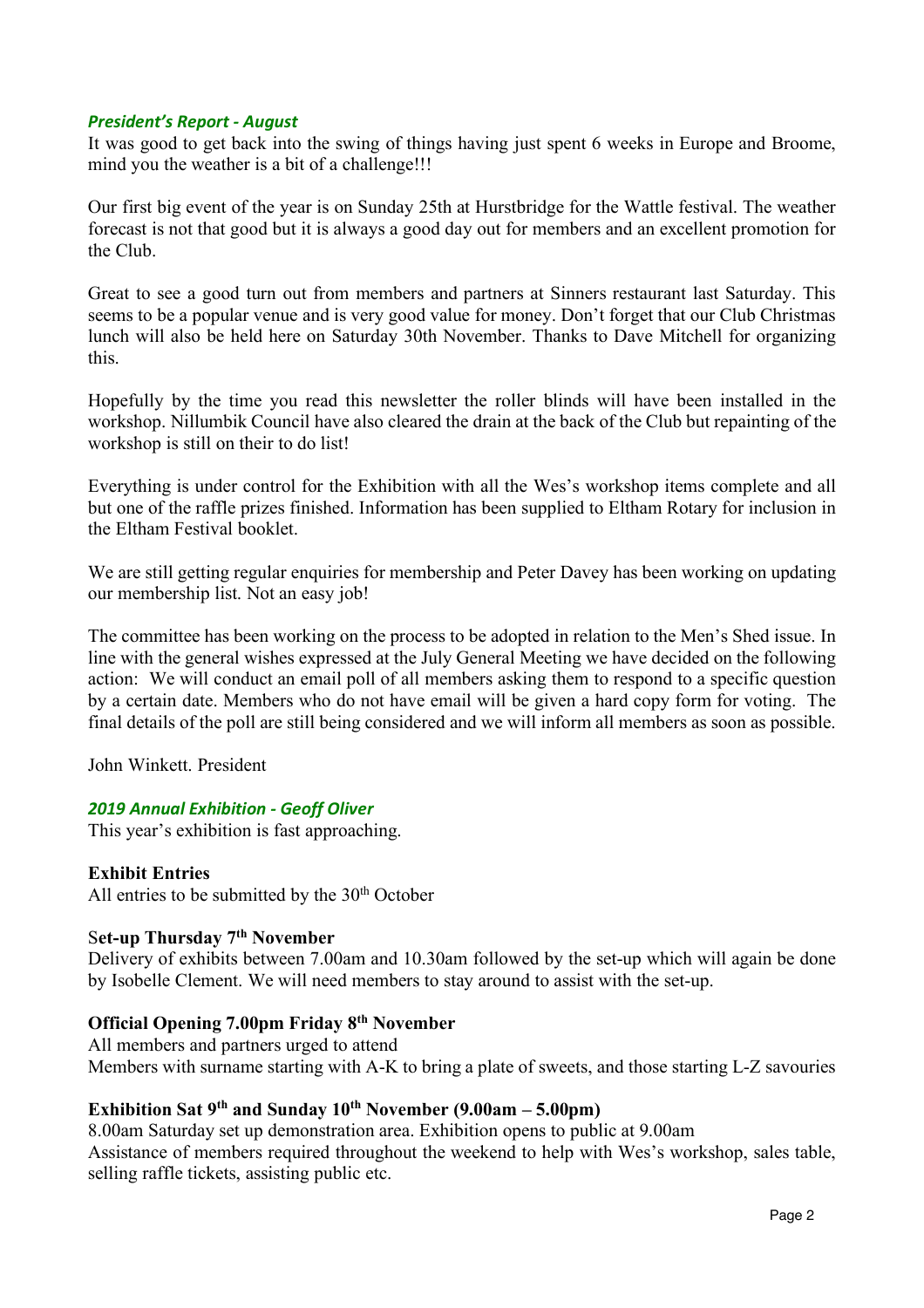# *Club Lunch 1/8/2019*

When Dave put the call out for another Club Lunch to be held at Sinner's Restaurant in South Morang, I put my name down straight away. Even though it shortened my Saturday at the Club, I was prepared to make that great sacrifice just so I could eat at Sinner's. A shameful admission I know, but there you have it. I would rather eat good food than do woodwork.

And another factor was that from the Club I was closer to Sinner's than from home. So, for me, it was a no-brainer. A couple of hours up at the Club, then down to Sinner's for lunch. Delightful. With their friendly staff, great service, fantastic food, and good company, what more could a person ask for? [*That's a rhetorical question, because the answer is obvious. Nothing*!]

And thirty-one other people also thought the same because that's how many others (members and their spouses) who joined me there. There was plenty of talking, a little drinking, and absolutely plenty of great food. There were happy people chomping on pizzas, pastas, grills, seafoods and parmas, and that was the only time it got a little quiet.

I enjoyed every mouthful, and am already looking forward to the next event. Yes, we are planning to come back in November. So, make sure you get your name down, right after mine.

# *The Great Eltham Library Display – 22/8/19 – 23/9/19 – Steve Mitchener*

This was first brought up at the carving group, and we all thought it would be a great idea to do a display. The focus was to put the EDWC into the public eye just prior to our own big event in November. Sandra was prepared to take the lead, find out all the details and requirements, and coordinate the whole thing. Then we would invite Club members to participate and supply entries. This portion of the plan went extremely well and was successful beyond our expectations.

Then came the day we were to do the set-up and bring our plans to fruition. We found that parking at the Library at that hour of the morning was chaotic to say the least. Some of our contributors couldn't even park close, and had to lump their pieces quite a distance. And having to physically help to get them into the Library, I can attest some were very heavy and/or awkward to boot.

Then we found our "Display Facilitator" had been changed because the person we had been dealing with was now on leave. As a consequence, the rules were changed. We weren't allowed 'hanging space' around our display, that was solely for the 'artist' that was sharing our display period. This was NOT what we had been told right from the start.

And we couldn't hang them within our area. That wasn't allowed. We couldn't put them on the fireplace mantle. That wasn't allowed. We had too many pieces that were alike. That wasn't allowed. The theme for our display was too disjointed. That wasn't allowed.

Do you get the feeling there was some tension rapidly building at this stage? Sandra and I were both feeling cheated and mislead, so we combined and badgered and harassed this woman over a short period of time into a suitable compromise situation. [*And I hasten to point out, that no people or animals were injured or harmed during this process.*]

- We would cull our display items to a more manageable number.
- We would limit the number of similar items.
- We could hang a couple of items in our area. (*There was no other way to display them*, *they were crafted as hanging pieces*.)
- We could display some works on the fireplace mantle.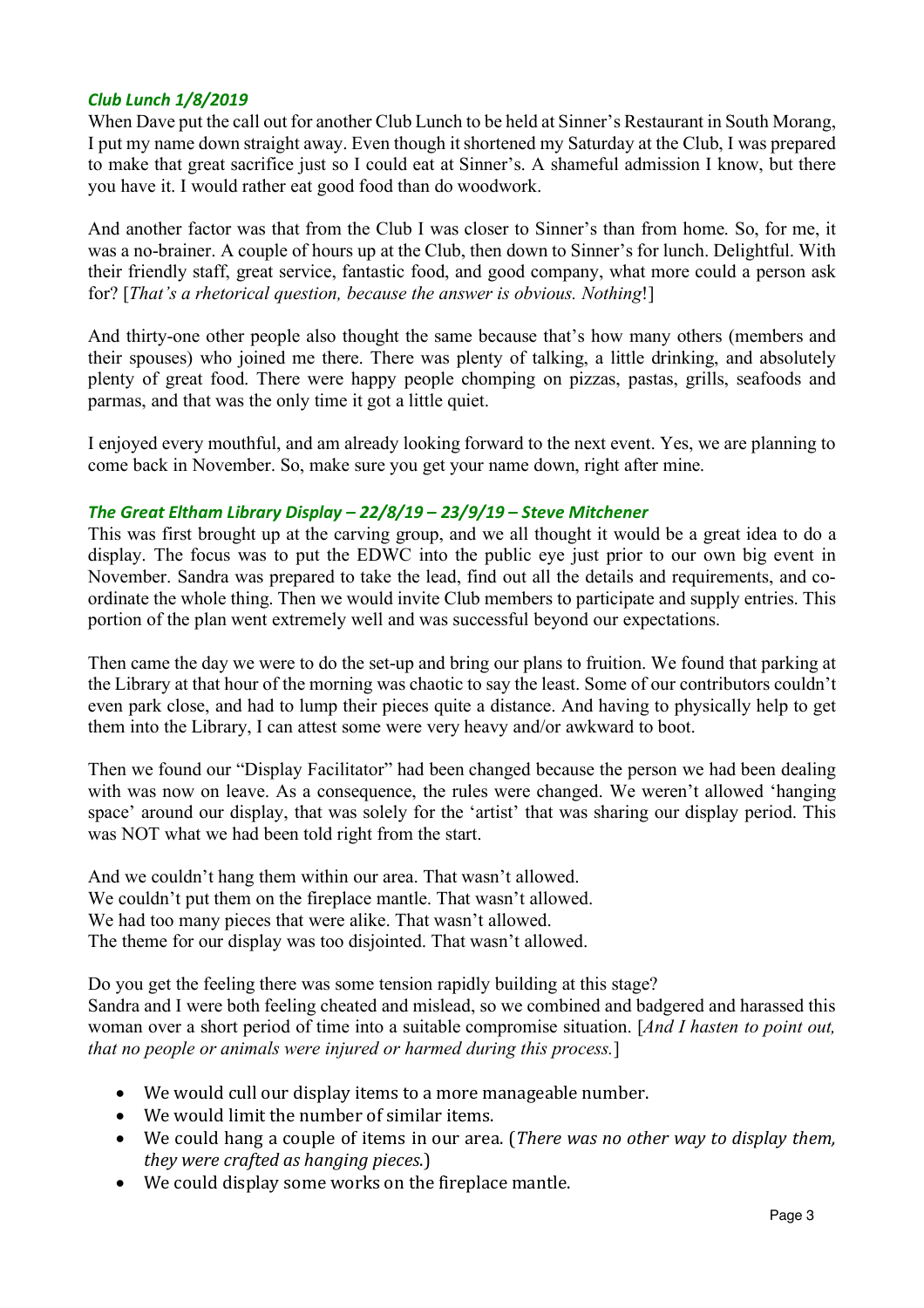We would display dissimilar items in the display cases to conserve space.

Overall, we managed to construct a suitable, varied and interesting display. And the feedback from the people who have seen it so far, agree it is just that. Varied and interesting. And to my mind at least, very unlike the 'art' being hung all around us which seemed very repetitive in its nature. (*And I personally wouldn't take any of it, even as a gift*.)

So please make the opportunity to go along to the Eltham Library between now and 23rd September, and view the Woodwork display and support the effort made by the woodworkers involved. Some of our EDWC people will be on hand at various times to answer questions from the public, and demonstrate some of our many varied skills. So, drop in and say "hello" at least.

And while you are there, view the "art" (*and I use that term very loosely*), that decks the walls around the perimeter of our display, and let me know what you think of it.

# *Wattle Festival 25/8/2019 – Steve Mitchener, photos by Martin Lawley*



lathe and making simple give-aways for the public.

When I arrived on site the set-up was well underway. And with the new style marquees to erect, those on hand finished the set-up without any difficulty. (*Unlike the "old days" when we had the steel frame and canvas covered tent that seemed to take virtually ages to set-up. And I remember handling all that cold steel was finger numbing in the chill mornings*.) With four marquees erected, we had the displays and demonstrations set-up and ready long before the Festival actually started.

There seemed to be plenty of Members present to take turns at ticket sales, talk to the public, and demonstrate on the various machines and skills on display. We had Graham, Tony and Steve 'rotating' on the

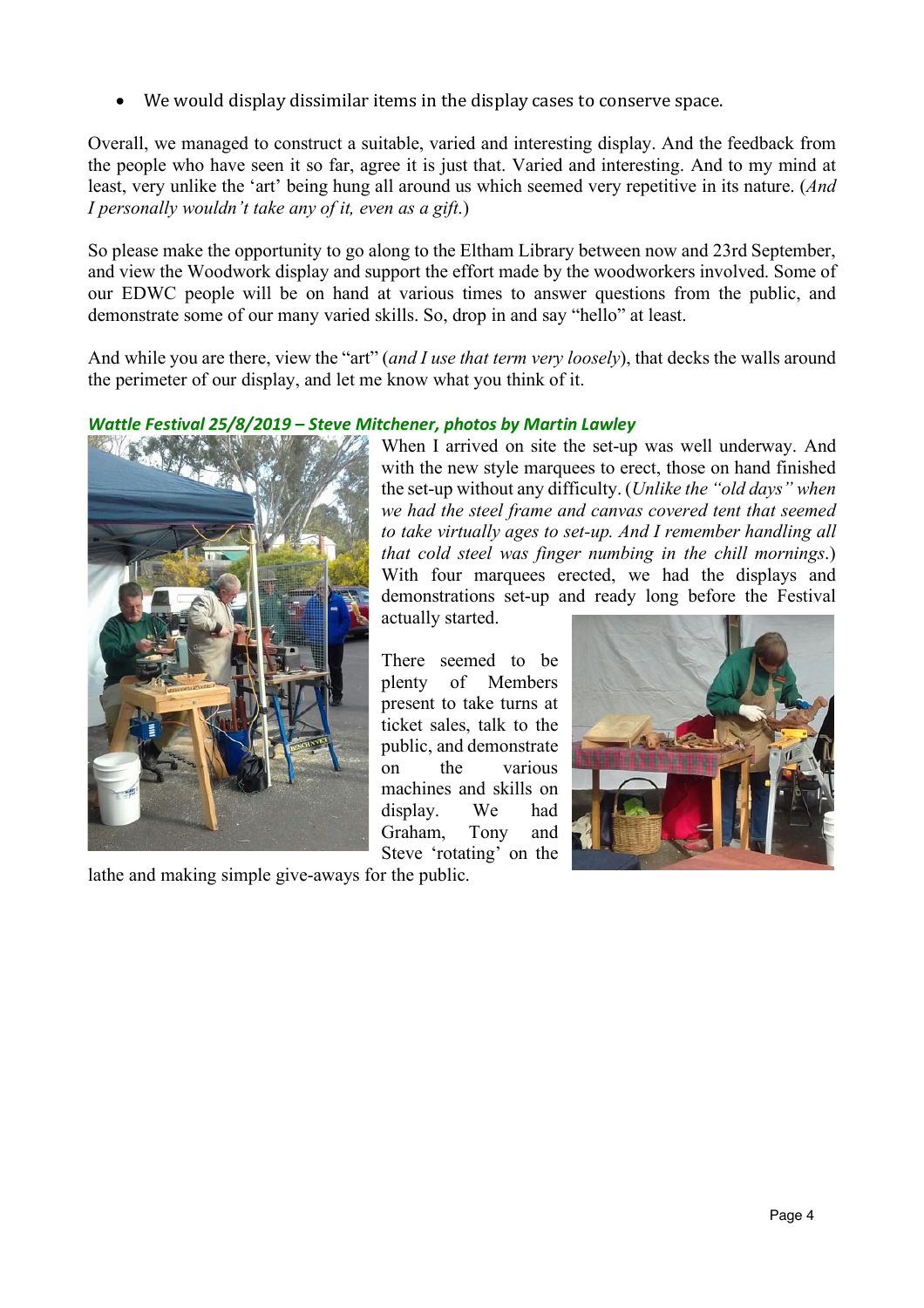

was just in a cutting frenzy.

Raman was here for quite a while giving away lengths of the fine shavings he was making with his many planes. Maike, Sandra and Rod were carving and chatting to many interested parties.





And of course, I had my trusty reindeer this year for the state of the amazement of the little kids and adults alike. Through the day I managed to give away forty two of the little buggers, but still took quite a few home with me. I

And through the day we had **Club Members** pop in and join for a visit and chat. This is great to see, as it is another form of

support for those brave enough to give their time and face the cold to make this a great day for the Club. And while we generated good publicity for the Club, created a lot of interest in woodwork, we also managed to sell quite a few tickets. I heard a sum of over \$500.00 mentioned, but this is 'subject to confirmation' by the Treasurer at a later date.

Pack up went without a hitch, and a large group went off to the Club to unload. So, to all those that supported the event and participated in some manner, I thank you. It all helps to make it a fun day for those involved.

# *Thursday Turners – Tony Orbe*



Some time back, Peter Lucas contacted our club asking if we could help with a project – "Pens for the Troops". The aim is to make pens, turned from Australian wood, to be given to our members of the Services currently serving overseas. Peter has had pen kits donated from different organisations to help him with this cause.

Peter recently attended one of our turning sessions and left us with twenty Slimline pen

kits together with a material sleeve and small certificate for each on which to write our Club's name, the turner's name and type of wood and finish used. It was left to the pen turner to provide the wooden blanks for the pens.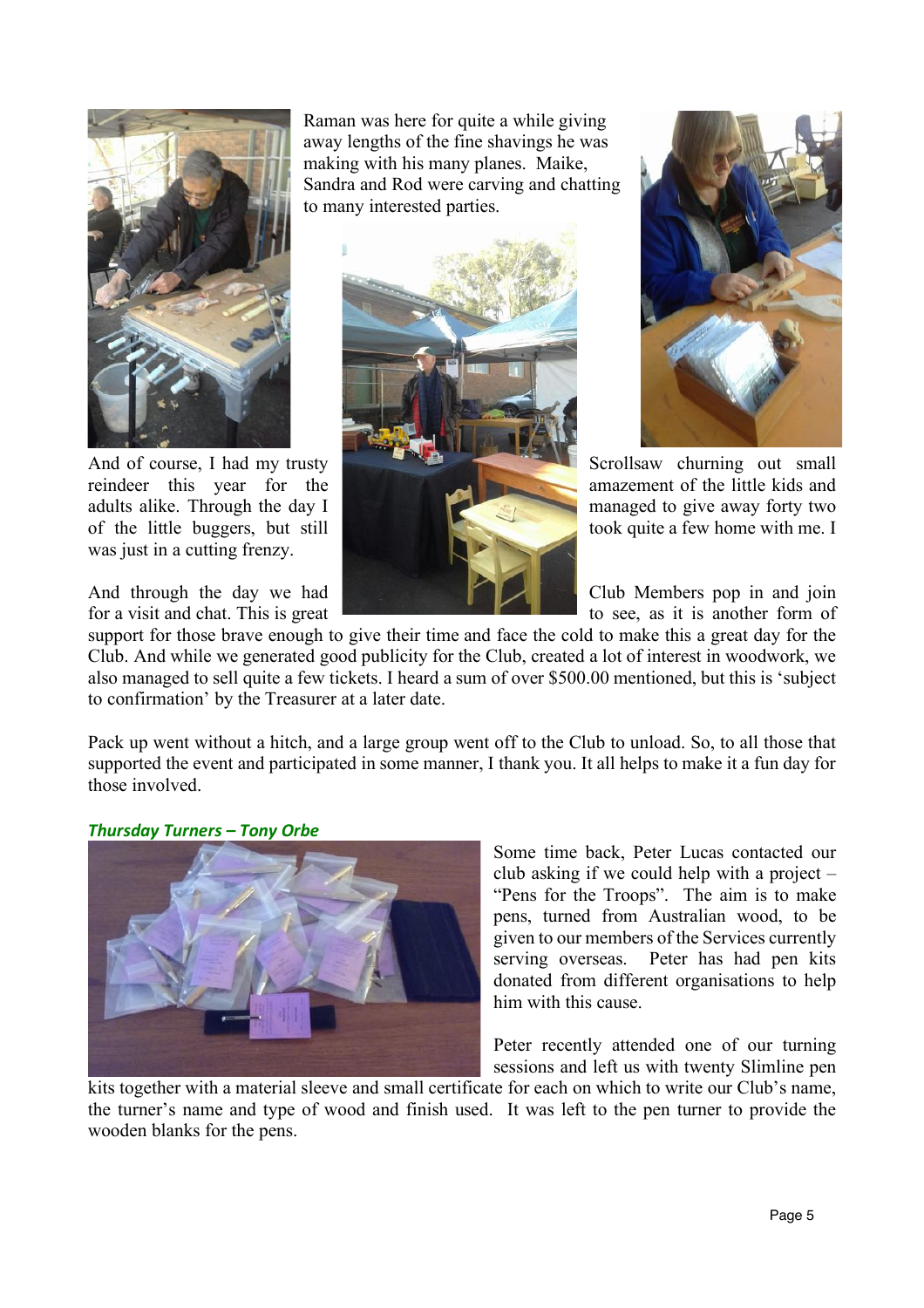Graham Skinner, Steve Hood and Tony Orbe have completed the task and, as you can see in the above photo, the pens are now ready to be delivered to Peter this week.

The other photo is of a 200 x 200 x 330 mm glued up pine block being turned into a cylinder. This will form the boiler section of a toddler's ride on steam engine currently being constructed in Wes's Workshop.



# *Around the Workshop (World) – August 2019 - Charles Camera*

This month I am on the move so it is a little bit of Foreign Correspondent. I had thought that in being away there would be no report but I have found that there is actually much on which to comment woodworking wise in between changes of scenery so I have decided to share the experience

Firstly, on the way back from the unbelievably beautiful and heavily wooded Plitvice Lakes! in Croatia our guide related how sad it was that Croatia's biggest export was timber. Sad because they export timber to Italy and Germany at a low price and import furniture at a high price. Well I know another country that exports minerals at a low price and imports cars, refrigerators and TVs etc at a high price...normal really. But wow have they got a lot of trees in their wet regions! I have never seen such big birches which unlike the ubiquitous, nearly dead spindly excuses in our far too dry gardens, they are here, surprisingly large.



In the old town of Split I stumbled across a woodcrafts shop with some stunning articles mostly made of olive wood. Olive wood is very scarce in Oz especially as most of it is still producing olives. In Europe there are uncountable olive trees, many of which are 300 to 800 years old. At some stage these trees become unviable and turn into a resource for wood so olive wood is definitely "a thing". Worryingly the number of trees turning into wood has greatly accelerated in recent years as the destructive disease, xylella fastidiosa which is actually a bacterium, has swept through Turkey into Greece and Southern Italy and is decimating trees in large areas.

Olive wood is amazing for the texture and colour and the shop had some truly beautiful flat items such as serving boards/cutting boards (that would make Lorraine Kruger envious) but also huge turned items such bowls and what looked like buckets, well size wise anyway. The owner spoke good English until I drilled him on how the large "turned items" were made and after a shrug and an "of course I am too busy to make them myself" seemed to have difficulty explaining much more. Check out the photo and it is clear that they are not all symmetrical as per off a lathe so some sort of giant CNC must lurk in the background somewhere.

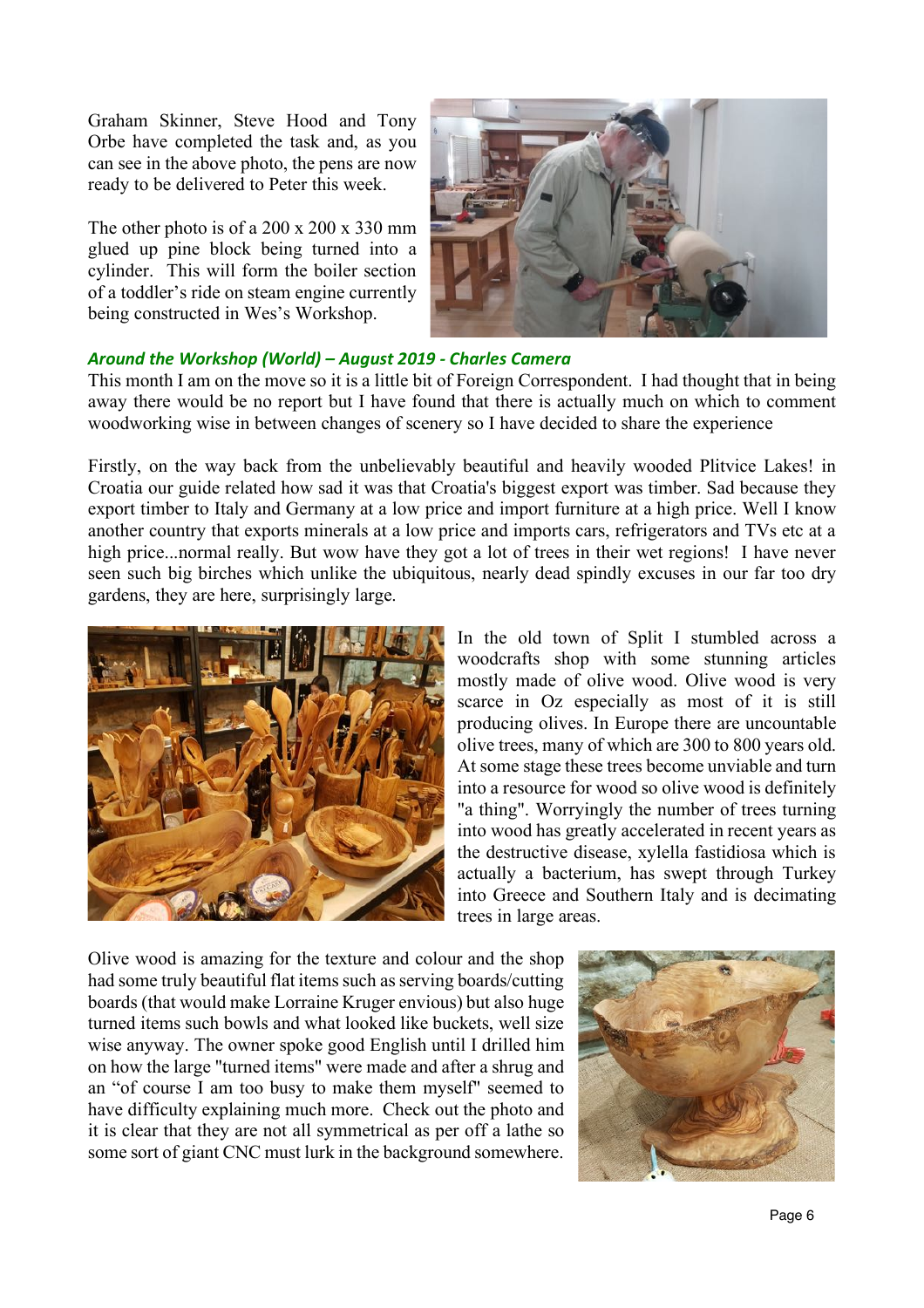Moving on to Switzerland I noticed that there is no shortage of rock. In one place the local mountain top was over 2,460 metres high and I wondered how many building blocks one could hue from such a resource before flattening the excessively rough terrain. Not surprisingly, many of the buildings in the nearby town were made of stone blocks however an enormous amount of wood, right over the top in fact, was also used with it. One of the hotels we saw had a massive wall in solid wood. The nearby sports field had a huge facade also made out of curved timber and everywhere we went the doors weighed " a tonne". When too much wood is not enough, a large note in our hotel offered a lovely pillow filled with pine wood shavings 'for a more relaxing and deeper sleep'. A Google of the brand found a website where they are sold at 255 Swiss Francs each. That in our money is around \$500 ……….and we chuck our shavings away!!!!?????





I may not get a chance to add any more after our next move so I will leave it at that for now.

Your foreign correspondent.

# *Hand Tool Workshop - Martin Lawley*

Another great day with hand tools, where we, today, started to put into practice what had been demonstrated and practised over the last few months with the making of a bench hook. The process is straight forward, or at least I thought that it would be but after a couple of restarts on squaring of end grain everything went well. One thing that almost everyone forgot was 6 screws but yours truly saved the day as I had put a large handful in my toolbox this morning. The next job is to remove the screws after the glue has dried and redrill the screw holes out to 8mm and glue dowel into the holes, which will be done at the member's convenience. The next hand tool workshop will be in September on the 23rd and the topic will be using a hand held router to make mouldings with 2 or 3 pieces of timber.

# *Carving Group – 2/8/2019 - Steve Mitchener*

Sandra spent most of the day working on her Eagle. Near to the end of the day Sandra brushed a coat of oil onto a large Huon Pine piece to finish it for the Eltham Library display. It runs from 22nd August till 23rd September. While we had the oil out, I put the last coat on the new Club sign.

Maike was carving an Owl in pine. Rod was working on Joseph. A bit more detailing and some sanding, and he'll be done. Only fourteen left to go…….. Neil was working on Violin bits and pieces. Some are for the Library display which is drawing closer. Or did I already mention that..? Alwyn was putting the finishing touches to his Green Man Door Knocker. Then he spent some time in the other room cutting some timber for small boxes to make at home.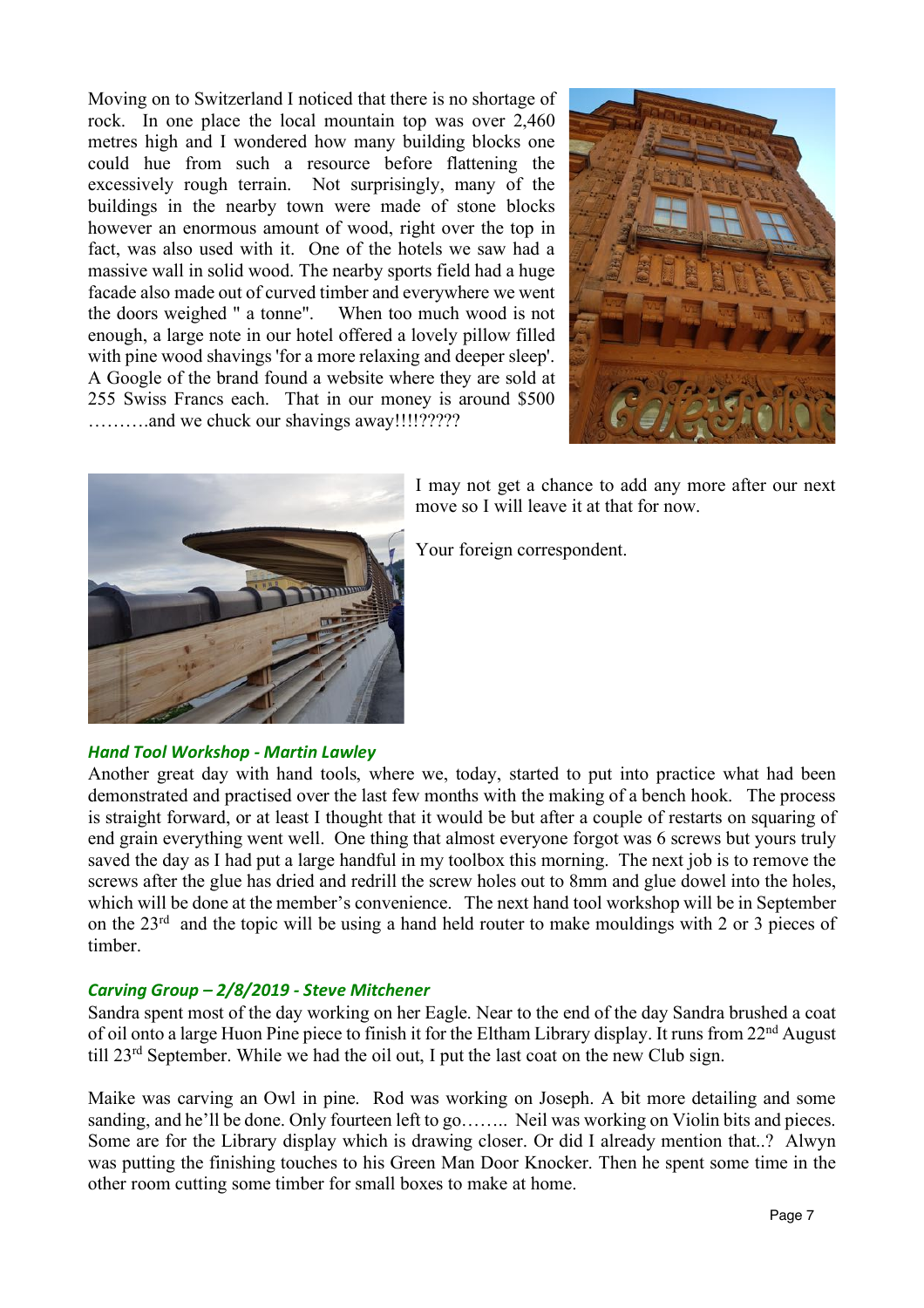And David "the Nomad" Green was working on a stick he is planning to make into a Largaphone. (*I don't know if that's spelt right, it's not in my dictionary. Anyway, it's just a big rattle made from a stick and lots of bottle tops.*). (If *you drink a lot, you got to find something to do with all those bottle tops. OOOPS! There's another rumour I've just started…*.)

And the Nomad also spent some time (*not much*) working on the bowl of a spoon.

And we had Wes with us for a while, checking for nails in wood before he started cutting it up at home. And I whittled at a small chain in some soft pine I was starting. I had spoken to Rod about it last session, and brought it in to show him how I go about it.

# *Scrollsaw Group – 3/8/2019 – Steve Mitchener.*

Graham was an apology for this session.

Beryl was again cutting reindeer, and still having trouble with the deep cuts. And being the gentleman, I am [*Now there's a dubious statement if I ever wrote one*!], I helped by cutting seven of them for her. Thus, only leaving Beryl the much easier shallow cuts to finish them off. And at the end of the day, as Beryl was packing up her gear, I cut out the last four so as to end the torture. The end of this saga is that Beryl sent me a picture showing the herd of 20 reindeer, complete with little ribbons and bells around their necks, on Sunday the 4th. Job done, completed, finished, ended, over.

Maike came with a laptop and spent some time with Sandra listing the 50 odd exhibits for the Eltham Library display. It runs from  $22^{\text{nd}}$  August to  $23^{\text{rd}}$  September, go check it out. Then Maike spent some time pyrographing the mirror image of the dragon she just completed, and sold, last week. Said this was the male, as it wasn't as 'pretty' as the previous one.

Roz continued to work on the final assembly of her Scrollsaw table under my guidance. Got it finished today. Going to try it out at home and see if any tweaking is required. Tony prepared and cut some jigsaws, and glued an Eagle photo down for cutting at a later date. Then cut a simple frog puzzle out also.

Busy as I was, I also cut some rings out for a potpourri container I am working on. (*Well, I am now I have started it.*)

# *Box Making Group – 7/8/2019 - Steve Mitchener*

While this was actually a 'box making session', Sandra spent most of the time assembling a large easel for her Huon Pine piece going on display at the Eltham Library from 22<sup>nd</sup> August till 23<sup>rd</sup> September. I was very liberal and profuse with my insight into construction of this item, which is just as well, as Sandra didn't have a clue.

Eric Gunstone, new member, dropped in for some insight and information on box making. Knowing a lot more when he left than when he came, Eric promised to come back and tackle a box or two to utilise his new-found knowledge and enhance his skill set.

Steve Hood was working quietly on his Walnut boxes. He prepared his timber, cut his rebates, and trimmed his edges. Then decided to commit and "go whole hog", and cut his boards to his box sizes. Then there was definitely no turning back.

I started my day by installing the new Club sign out front. Forgive me for being biased, prejudiced or whatever, but it looks fantastic out there in front of the Club. Once the euphoria and elation had passed, I settled down and spent a few hours calmly carving my Robot in Kauri Pine.